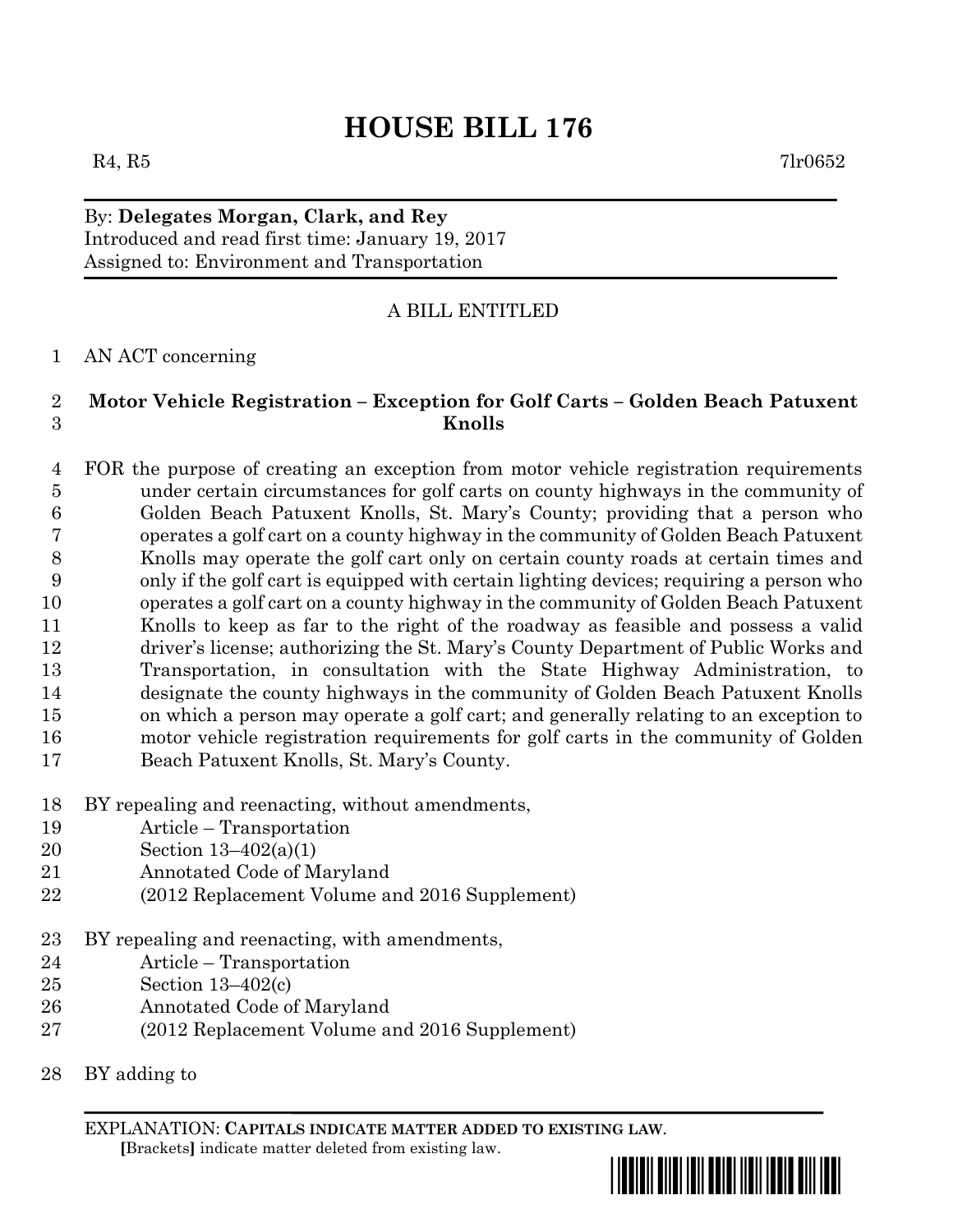**HOUSE BILL 176**

| $\mathbf 1$<br>$\overline{2}$<br>$\boldsymbol{3}$<br>4 | Article – Transportation<br>Section $21-104.3$<br>Annotated Code of Maryland<br>(2012 Replacement Volume and 2016 Supplement)                                                                                                      |
|--------------------------------------------------------|------------------------------------------------------------------------------------------------------------------------------------------------------------------------------------------------------------------------------------|
| $\overline{5}$<br>6                                    | SECTION 1. BE IT ENACTED BY THE GENERAL ASSEMBLY OF MARYLAND,<br>That the Laws of Maryland read as follows:                                                                                                                        |
| 7                                                      | <b>Article - Transportation</b>                                                                                                                                                                                                    |
| 8                                                      | $13 - 402.$                                                                                                                                                                                                                        |
| 9<br>10<br>11                                          | Except as otherwise provided in this section or elsewhere in the<br>(a)<br>(1)<br>Maryland Vehicle Law, each motor vehicle, trailer, semitrailer, and pole trailer driven on<br>a highway shall be registered under this subtitle. |
| 12                                                     | Registration under this subtitle is not required for:<br>$\left( \mathrm{c}\right)$                                                                                                                                                |
| 13                                                     | A vehicle that is driven on a highway:<br>(1)                                                                                                                                                                                      |
| 14<br>15<br>16                                         | In conformity with the provisions of this title relating to<br>(i)<br>manufacturers, transporters, dealers, secured parties, owners or operators of special mobile<br>equipment, or nonresidents; or                               |
| 17<br>18                                               | Under<br>(ii)<br>registration card issued<br>temporary<br>$\rm{a}$<br>by<br>the<br>Administration;                                                                                                                                 |
| 19<br>20                                               | A vehicle owned and used by the United States, unless an authorized<br>(2)<br>officer or employee of the United States requests registration of the vehicle;                                                                       |
| $^{21}$                                                | A farm tractor or any farm equipment;<br>(3)                                                                                                                                                                                       |
| 22                                                     | A vehicle the front or rear wheels of which are lifted from the highway;<br>(4)                                                                                                                                                    |
| 23<br>24                                               | A towed vehicle that is attached to the towing vehicle by a tow bar and<br>(5)<br>for which no driver is necessary;                                                                                                                |
| $25\,$<br>26                                           | A vehicle owned by and in the possession of a licensed dealer for purpose<br>(6)<br>of sale;                                                                                                                                       |
| $27\,$<br>28<br>29                                     | A vehicle owned by a new resident of this State during the first 60 days<br>(7)<br>of residency provided the vehicle displays valid registration issued by the jurisdiction of the<br>resident's former domicile;                  |
| 30<br>$31\,$                                           | New vehicles being operated as part of a shuttle, as defined in $\S 13-626$<br>(8)<br>of this title, while following a registered vehicle displaying a shuttle permit issued by the                                                |

Administration;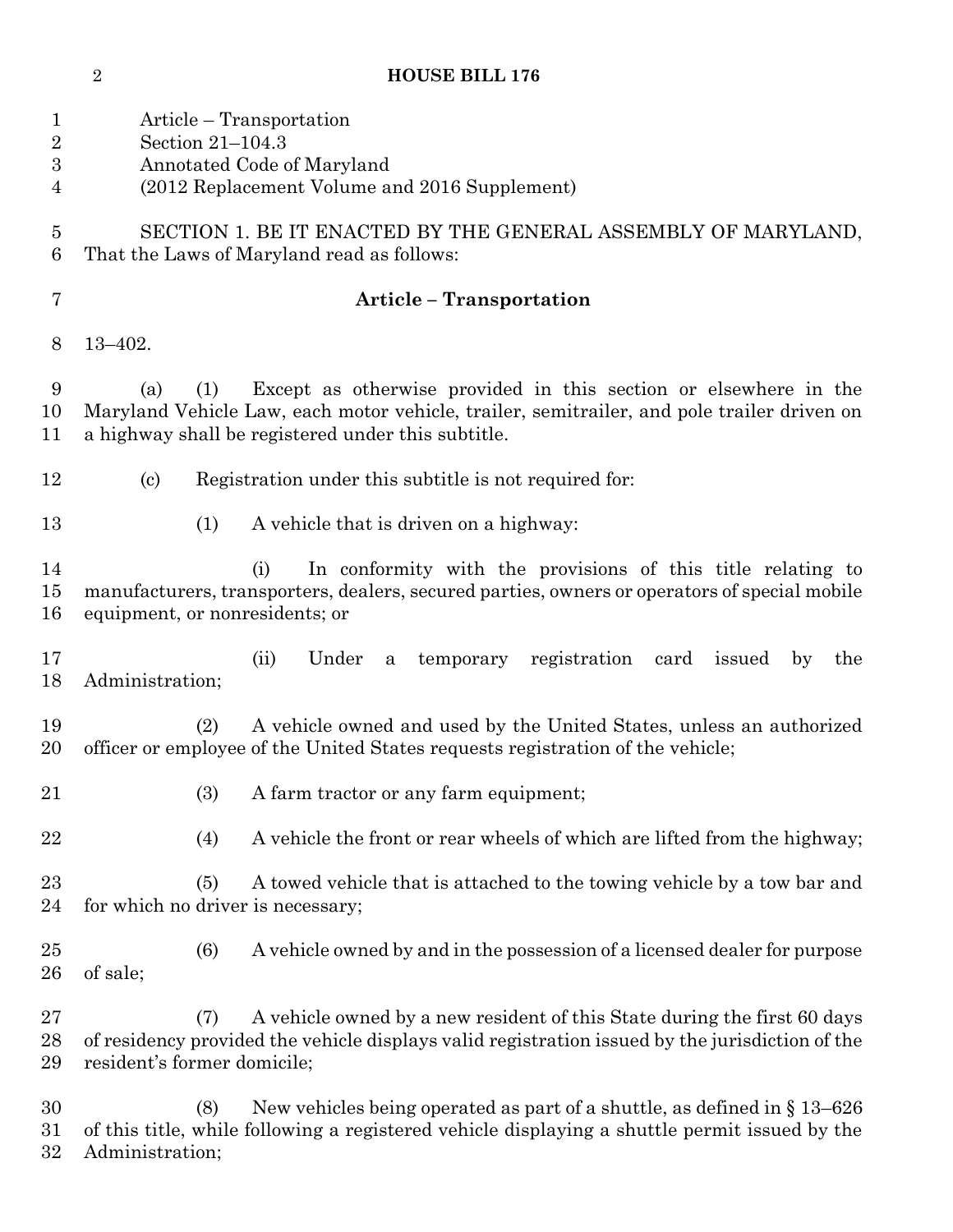#### **HOUSE BILL 176** 3

 (9) A vehicle operated in connection with maritime commerce exclusively within any terminal owned or leased by the Maryland Port Administration; (10) A snowmobile that is operated on highways and roadways as prescribed 4 by  $\sqrt{25-102(a)(14)}$  of this article; (11) A golf cart that is operated on a highway on Smith Island, provided that the golf cart is equipped with lighting devices as required by the Administration if it is operated on a highway between dusk and dawn; (12) A golf cart that is operated on a highway in the City of Crisfield, Somerset County, in accordance with § 21–104.2 of this article; (13) **A GOLF CART THAT IS OPERATED ON A COUNTY HIGHWAY IN THE COMMUNITY OF GOLDEN BEACH PATUXENT KNOLLS, ST. MARY'S COUNTY, IN ACCORDANCE WITH § 21–104.3 OF THIS ARTICLE; (14)** A golf cart that is operated on an Allegany County highway as allowed 14 by the county under  $\S 25-102(a)(16)$  of this article; or **[**(14)**] (15)** A vehicle owned by an accredited consular or diplomatic officer of a foreign government and operated for official or personal purposes when the vehicle displays a valid diplomatic license plate issued by the United States government. **21–104.3. (A) A PERSON WHO OPERATES A GOLF CART ON A COUNTY HIGHWAY IN THE COMMUNITY OF GOLDEN BEACH PATUXENT KNOLLS, ST. MARY'S COUNTY, WITHOUT REGISTRATION AS AUTHORIZED UNDER § 13–402(C)(13) OF THIS ARTICLE: (1) MAY OPERATE THE GOLF CART ONLY: (I) ON A COUNTY HIGHWAY ON WHICH THE MAXIMUM POSTED SPEED LIMIT DOES NOT EXCEED 35 MILES PER HOUR; (II) BETWEEN DAWN AND DUSK; AND (III) IF THE GOLF CART IS EQUIPPED WITH LIGHTING DEVICES AS REQUIRED BY THE ADMINISTRATION; (2) SHALL KEEP THE GOLF CART AS FAR TO THE RIGHT OF THE ROADWAY AS FEASIBLE; AND (3) SHALL POSSESS A VALID DRIVER'S LICENSE.**